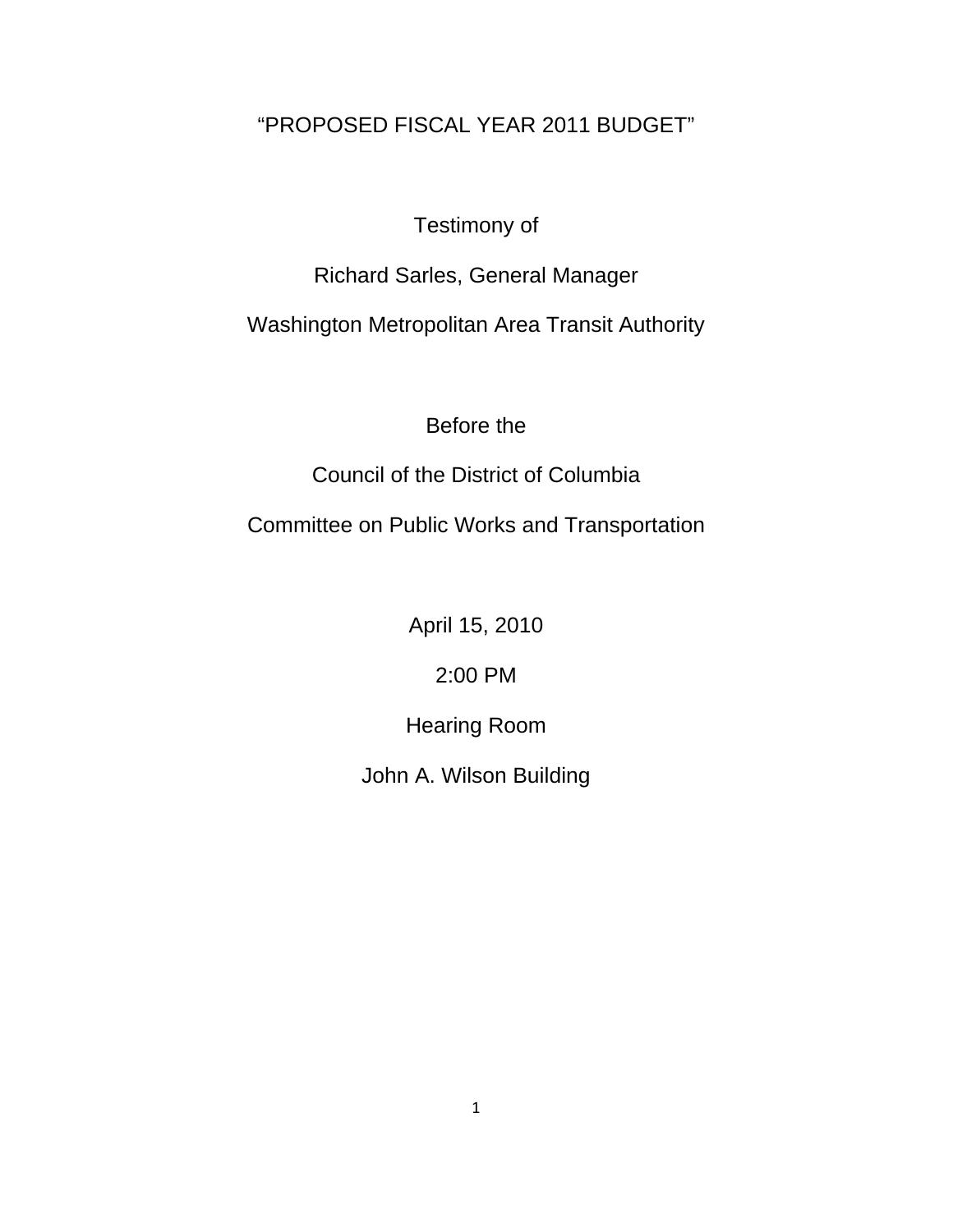### Testimony of Richard Sarles Washington Metropolitan Area Transit Authority Before the Committee on Public Works and Transportation Council of the District of Columbia April 15, 2010

Good afternoon, Chairman Graham, other members of the Committee on Public Works and Transportation, and staff. I am Richard Sarles, General Manager of the Washington Metropolitan Area Transit Authority, commonly known as WMATA or Metro. Thank you for the opportunity to testify today on Metro's proposed fiscal year 2011 budget. This budget is not final, and is scheduled for consideration by Metro's Board of Directors on April 22.

Metro's proposed fiscal year 2011 budget totals \$2.1 billion. That total is composed of Metro's operating budget, which supports the daily delivery of transit service (including personnel costs, fuel and propulsion costs, etc.), and the capital budget, which funds investments in the vehicles, equipment, facilities, and infrastructure of the transit system. Sources of funding for those needs include the following: state and local funds of \$896.9 million; federal funds of \$398.6 million; passenger fares and parking revenues estimated at \$759.6 million, and \$41.5 million in other sources (such as advertising and fiber optic revenue).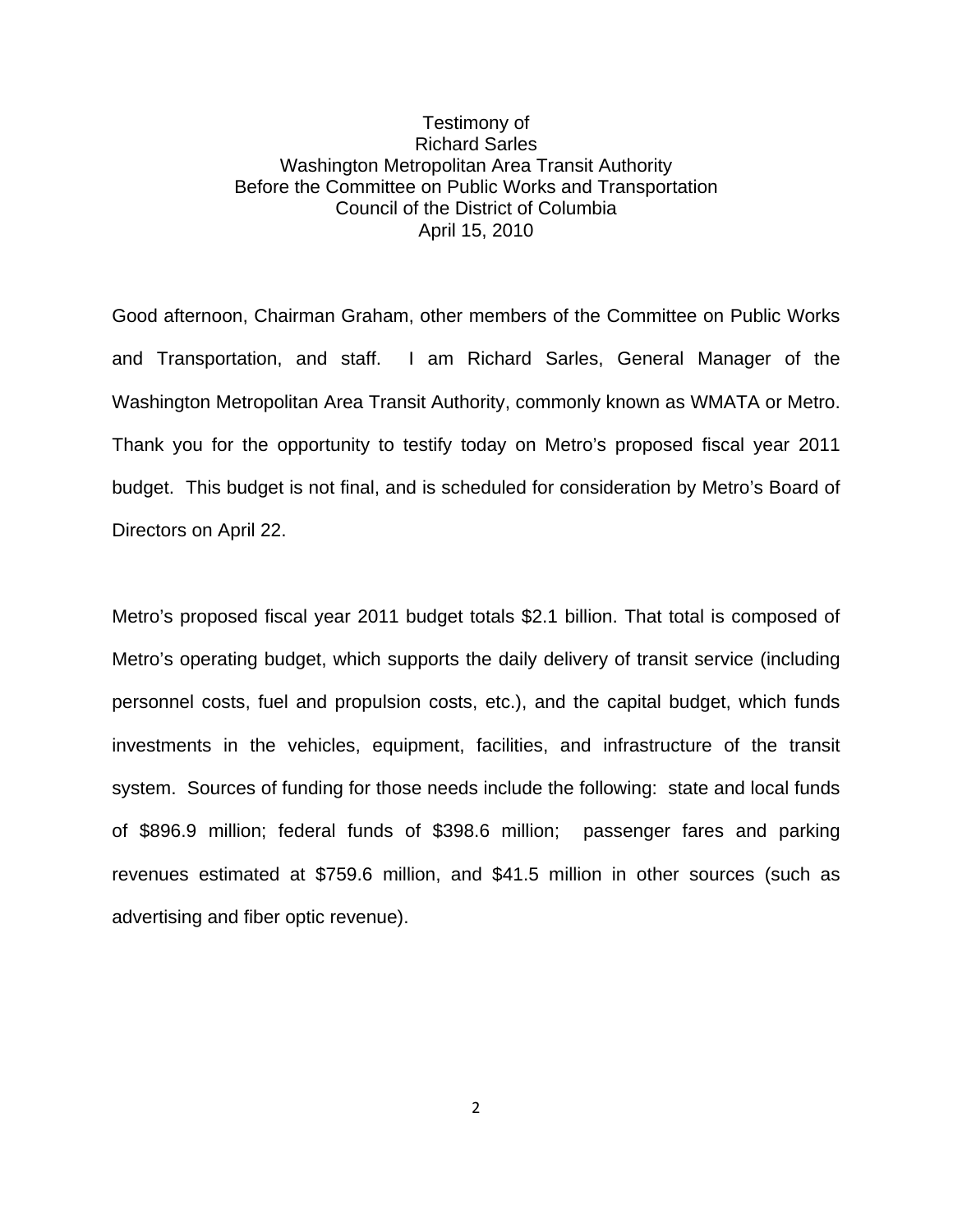### OPERATING BUDGET

Metro's proposed operating budget needs for fiscal year 2011 are valued at \$1.4 billion. The operating budget is funded by \$759.6 million in passenger fares and parking revenues; \$574.2 million in state and local funds; \$41.3 million in business revenues; and \$40.0 million in other funds. The District's share of Metro's budget will be determined when the Board decides on the level of fare increase, service reductions, and the source of the additional subsidy. The Mayor has included \$245,318,034 in his FY2011 budget to support Metro's operating budget.

Fiscal year 2011 is likely the most difficult year, financially speaking, that Metro has ever had to face. The economic slowdown is having a continued impact on Metro, as it is on every part of our nation. For the transit industry as a whole, the economic slowdown has meant that ridership and revenue are down, while costs continue to go up.

For Metro, the austere economic times are a major contributor to the projected 8% decline in revenues from fiscal year 2010 to fiscal year 2011. Despite the encouraging ridership numbers that we have seen lately, for fiscal year 2010 ridership revenue has been 6% lower than expected for Metrorail and 10% lower than expected on Metrobus. Metrorail ridership for fiscal year 2011 is projected to be just 2% above the FY 2009 levels. On Metrobus, ridership growth over 2009 levels is only projected to be 1.5%. There are several reasons for these numbers, primarily the continued high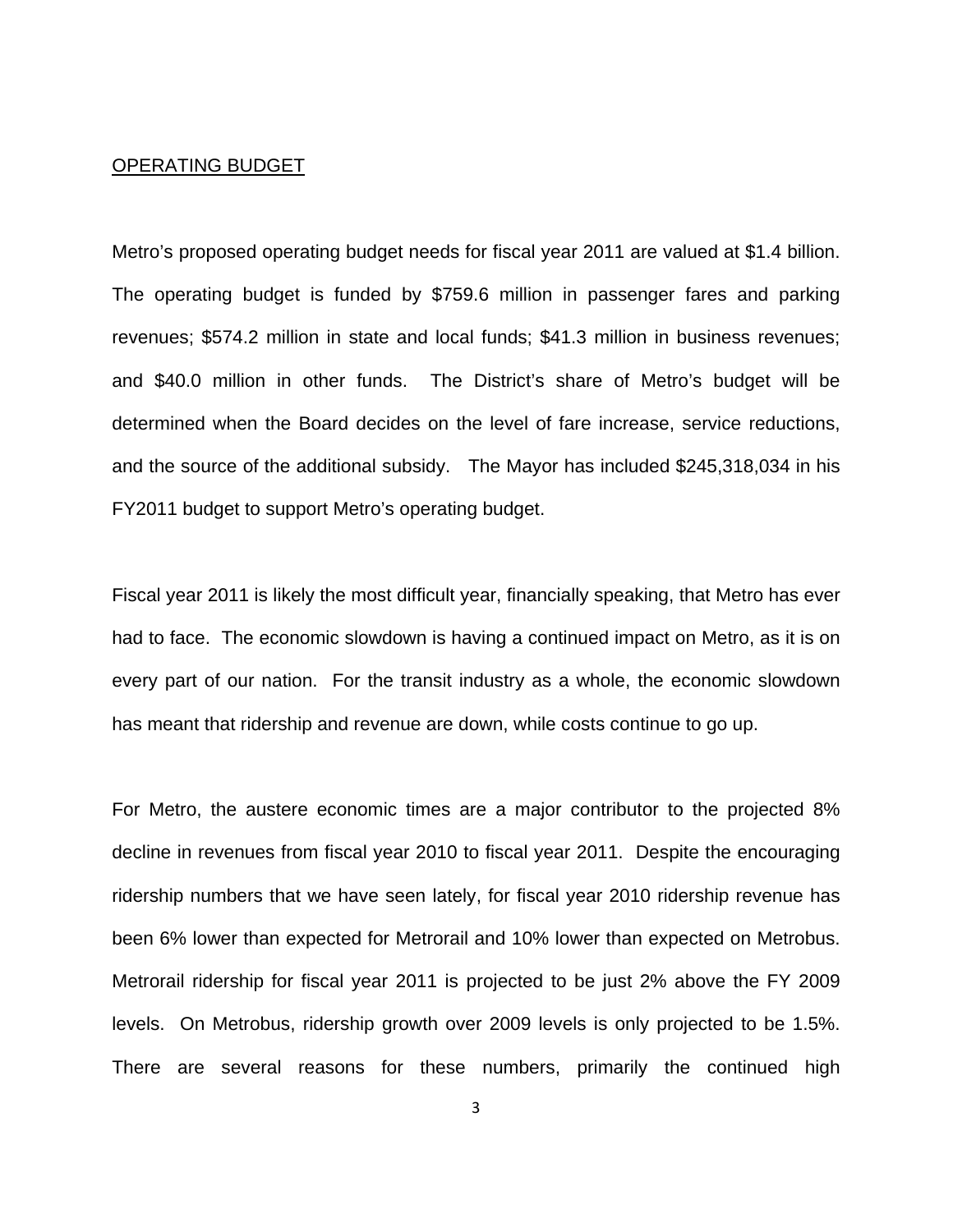unemployment in the metropolitan area combined with reduced spending by consumers. Riders are taking fewer long trips, which causes the average Metrorail fare to decrease. Lower Metrorail ridership has resulted in less revenue coming in from Metro parking facilities as well. Metro is also experiencing declining advertising revenue, declining revenue from pay phones, and less interest income due to the national economic conditions.

In fiscal year 2011, Metro's proposed budget would include growth in expenses of 3%, assuming full implementation of the cost-reducing measures described below. (Without such measures, Metro's expenses would increase by 8.5%). Major cost drivers include the rise in health care cost, market losses in pension values, the increasing demand for MetroAccess service, and the Red Line collision in June of 2009. Metro employee health care cost for fiscal year 2011 is projected to increase by 10%, which is in line with national trends for costs of health insurance. Contributions to employee pensions are projected to be \$102.8 million, or 24.5% higher, due to the poor performance of the stock market. The cost to provide MetroAccess paratransit service is projected to increase by \$17 million, and the cost of our liability insurance and claims will increase by \$12.7 million in fiscal year 2011, primarily as a result of the Red Line collision.

Although expenses are increasing significantly in some areas, other costs are being held constant. Salaries are anticipated to increase by only 1%. Wages will increase by 3% in accordance with recent binding arbitration. Metro has managed to contain costs for fuel and electricity, supplies, and utilities through an innovative energy "swap"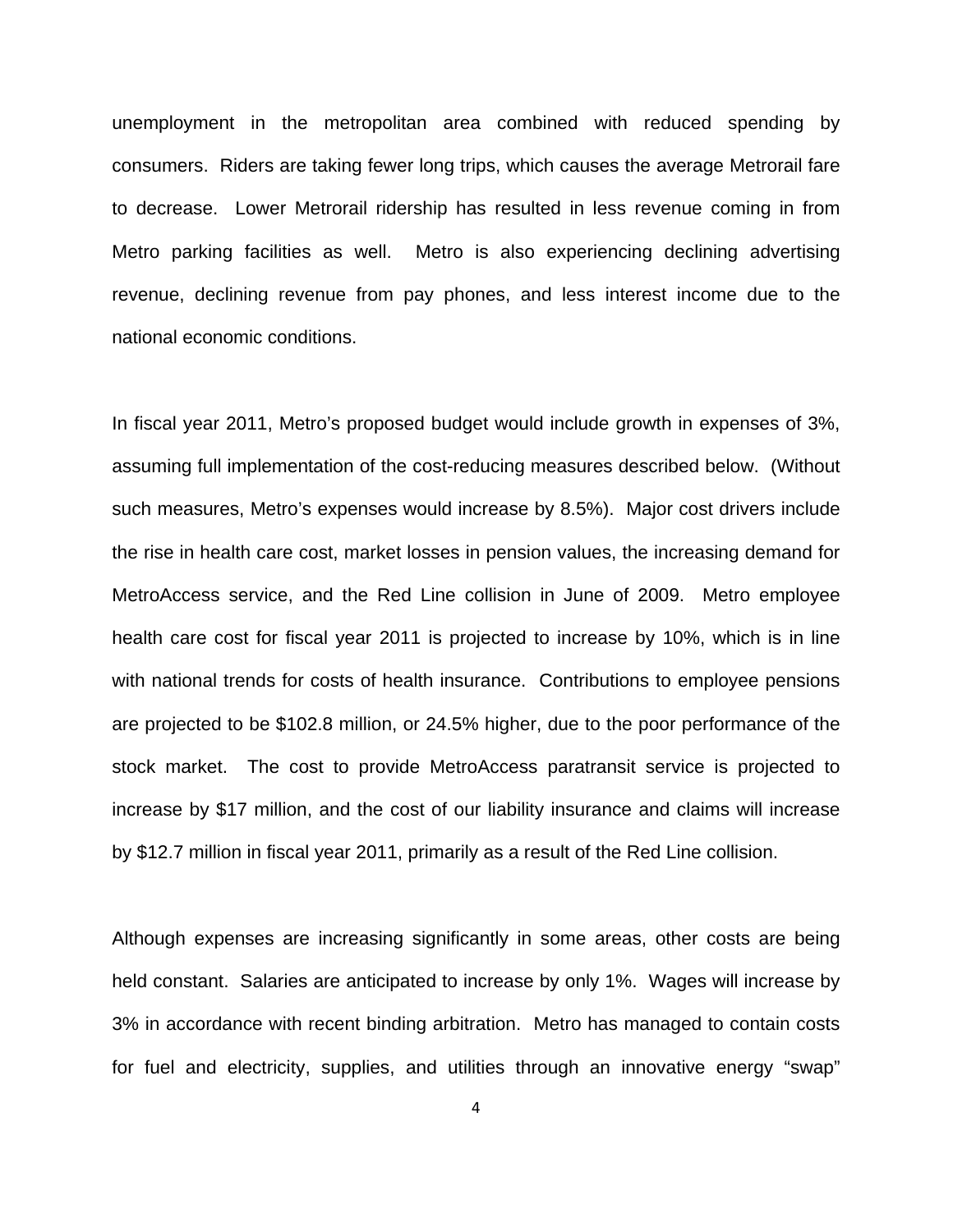program, which locks in lower pricing for diesel fuel and electricity for months at a time. Over the last three years WMATA has cut its administrative budget substantially. We have reduced our administrative staff by either a Reduction-in-Force (132) or the abolishment of positions (519) by 651 positions.

The imbalance between projected revenues and expenses has created a \$189 million gap in our fiscal year 2011 operating budget, if jurisdictional subsidies are held constant. In order to close that gap, Metro's proposed budget includes layoffs, fare increases, and service reductions, as follows:

- Fare Increase………………………………..\$89.2 million
- Bus Service Reductions……………………\$18.3 million
- Rail Service Reductions……………………\$15.4 million
- Manage ADA Demand Growth..............\$10.0 million
- Departmental Reductions.....................\$16.3 million
- Additional Contributions…………………….\$40.0 million

Metro fare increases have been relatively small throughout Metro's history. Between 2004 and 2008 Metrorail peak boarding fare increased from \$1.35 to \$1.65 or 22.2%. In the proposed budget the peak rail boarding fee would increase to \$1.90 or by 15%. For Metrobus between 2004 and 2008 the cash boarding fee increased from \$1.25 to \$1.35 or 8.0% . For the 2011 proposed budget, the bus boarding fee would increase to \$1.60 or 19%.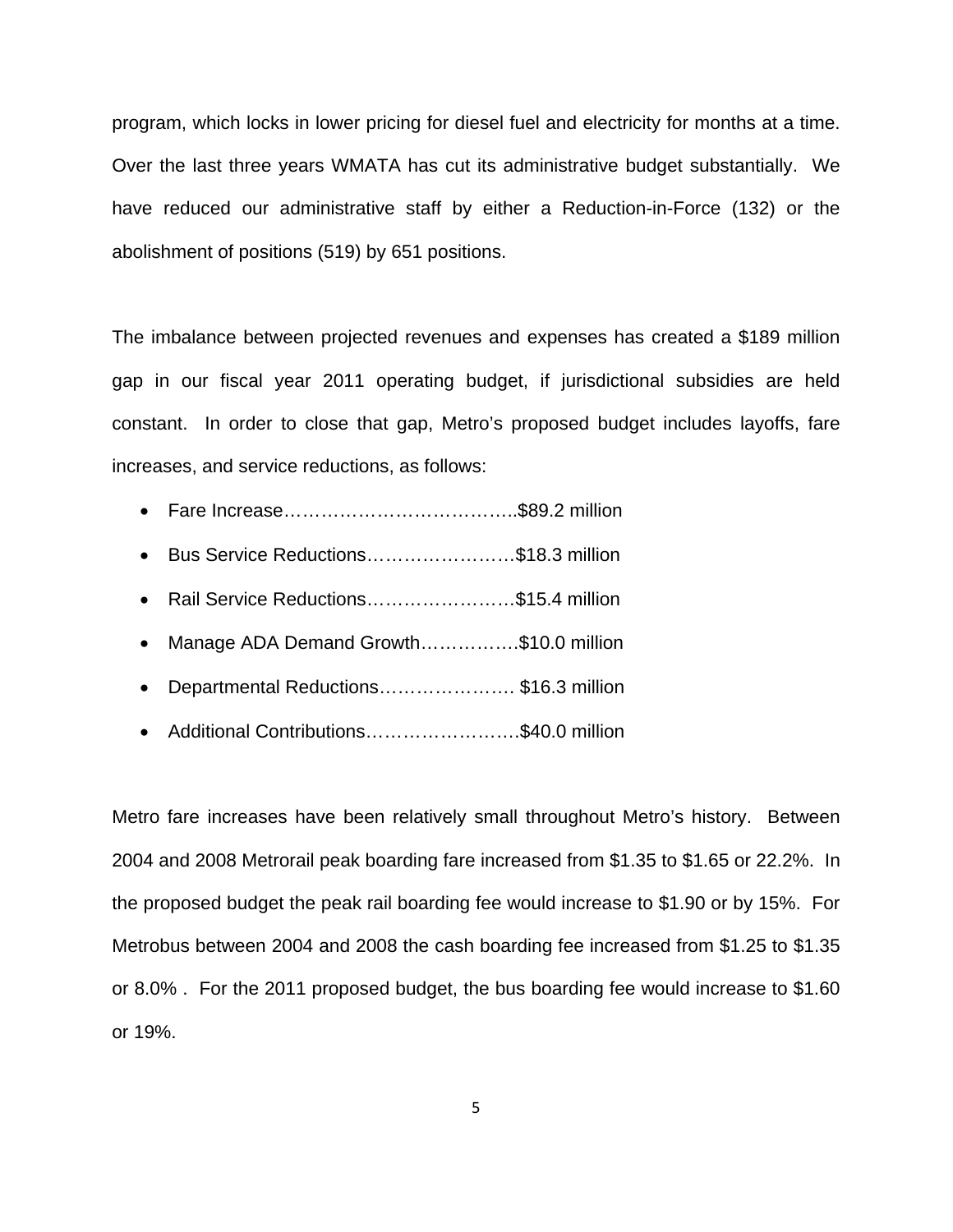Metro's Board of Directors authorized the staff to conduct public hearings around the region to receive comments on proposed adjustments to Metrorail, Metrobus and MetroAccess passenger fares, routes and hours of service, changes to MetroAccess policies, and other gap-closing measures. Metro held six public hearings from March 22, 2010 through April 1, 2010 at which 1,842 people either testified or provided written comments. We also received 3,633 completed on-line questionnaires. Overall, the message that we got from our riders around the region was: do not cut service; get a larger contribution from the federal government and the local governments; and raise fares if you have to.

### CAPITAL BUDGET

Metro's proposed capital budget for fiscal year 2011 would cover approximately \$718.3 million of needs, which does not include Reimbursable projects. Sources of funding for those capital needs include federal formula funds, federal dedicated funding dollars, local jurisdictional matching dollars for both the federal formula funds and federal dedicated funds, and additional local contributions.

Metro has more than \$11 billion in capital needs over the next 10 years that should be funded to ensure a steady state of good repair, the safety and efficiency of Metro's operations, and improved customer experience. The Metro Matters funding agreement that governed our capital program over the last six years will expire at the end of fiscal